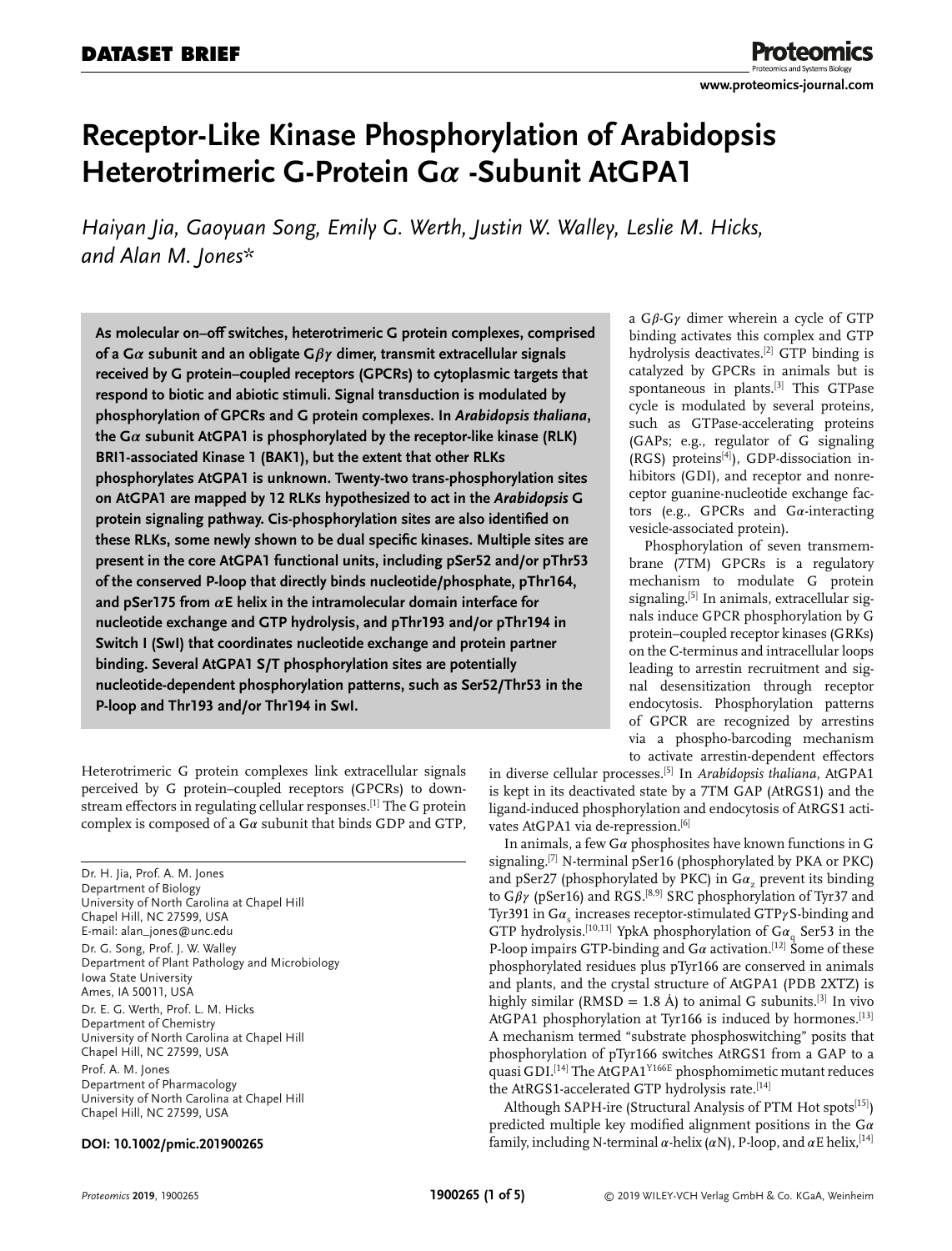**[www.advancedsciencenews.com](http://www.advancedsciencenews.com) [www.proteomics-journal.com](http://www.proteomics-journal.com)**

**Table 1.** AtGPA1 RLKs used in this study.

| Locus No. | Gene name                                                                 |
|-----------|---------------------------------------------------------------------------|
| AT1G51800 | Leucine-rich repeat protein kinase family protein (IOS1)                  |
| AT4G33430 | BRI1-associated receptor kinase (BAK1)                                    |
| AT1G71830 | Somatic embryogenesis receptor-like kinase 1 (SERK1)                      |
| AT1G72300 | Leucine-rich receptor-like protein kinase family protein (PSY1R)          |
| AT1G73080 | PEP1 receptor 1 (PEPR1)                                                   |
| AT3G13380 | BRI1-like 3 (BRL3)                                                        |
| AT4G39400 | Leucine-rich receptor-like protein kinase family protein (BRI1)           |
| AT5G49660 | Leucine-rich repeat transmembrane protein kinase family protein<br>(XIP1) |
| AT2G19230 | Leucine-rich repeat transmembrane protein kinase family protein           |
| AT2G37050 | Leucine-rich repeat protein kinase family protein                         |
| AT5G10290 | Leucine-rich repeat transmembrane protein kinase family protein           |
| AT5G62710 | Leucine-rich repeat protein kinase family protein                         |

the presence of those predicted phosphosites needs to be verified experimentally. AtGPA1 is a substrate of the Ser/Thr and Tyr dual-specificity RLK, BAK1.[14,16] *Arabidopsis* has approximately 400 RLKS.[17] A set of 70 LRR RLKs was screened for AtGPA1 phosphorylation and 18 RLKs were identified as At-GPA1 phosphokinases.<sup>[14]</sup> Recently, Xue et al.<sup>[18]</sup> reported that three AtGPA1 phosphosites and BAK1 were necessary for flg22– induced AtGPA1 phosphorylation in vivo. They further identified 16 BAK1-mediated AtGPA1 phosphosites and determined that Thr19 was necessary for BAK1 in vitro phosphorylation of AtGPA1.

Here, we explore the RLK-mediated phosphorylation of At-GPA1 as a mechanism for regulation of G protein signaling in plants. Except partially for BAK1,<sup>[18]</sup> RLK-mediated AtGPA1 phosphorylation sites have not been exhaustively identified.

Twelve RLKs previously shown to phosphorylate AtGPA1<sup>[14]</sup> were chosen for this study (**Table 1**) to identify AtGPA1 phosphorylation sites via LC–MS/MS (See Supporting Information Methods for details). The cytoplasmic domains of RLKs were used in the kinase assays. Briefly, 5 µg of each RLK was mixed with 15 µg twinstrep or His-tagged AtGPA1 in kinase reaction buffer in the presence of 50  $\mu$ m GDP or 100  $\mu$ m GTP $\gamma$ S. The kinase reaction samples were used for proteomic analysis to detect phosphorylated residues (hereafter P-sites) of AtGPA1 and the corresponding RLKs. Products of in vitro kinase reactions were trypsin digested. For reactions of RLKs with twinstrep-AtGPA1, tryptic peptides were subjected to LC–MS/MS analysis using a Q-Exactive Plus high-resolution quadrupole Orbitrap mass spectrometer.<sup>[19]</sup> Maxquant<sup>[20]</sup> was used to identify peptides and locate the P-sites (**Figure 1**; Tables S1 and S2, Supporting Information). For the BAK1 reaction with his-AtGPA1 (Table S3 and Figure S2, Supporting Information), NanoAcquity UPLC (Waters) and TripleTOF 5600 (AB Sciex, [https://](https://sciex.com/) [sciex.com/\)](https://sciex.com/) mass spectrometer were used for LC–MS/MS analysis. Peptide sequence determination and protein inference were done by Mascot (v2.5.1; Matrix Science) using the TAIR website [\(https://www.arabidopsis.org/download/index-auto.jsp?dir=](https://www.arabidopsis.org/download/index-auto.jsp?dir=%2Fdownload_files%2FProteins%2FTAIR10_protein_lists) [%2Fdownload\\_files%2FProteins%2FTAIR10\\_protein\\_lists\)](https://www.arabidopsis.org/download/index-auto.jsp?dir=%2Fdownload_files%2FProteins%2FTAIR10_protein_lists).

We identified AtGPA1 P-sites from all RLKs except from IOS1 (Figure 1; Table S1, Supporting Information) despite multiple IOS1 autophosphorylation sites, suggesting that this recombinant IOS1 is an active kinase that does not recognize AtGPA1 as a substrate (Table S2, Supporting Information). We speculate that the previously strong phosphorylation intensity detected by autoradiography<sup>[14]</sup> was misinterpreted due to a similar-size phosphorylated IOS1 or an unknown co-purified protein. All other tested RLKs had detected autophosphorylation sites (Table S2, Supporting Information).

We found that 11 of the tested RLKs phosphorylate AtGPA1 at 22 Ser/Thr residues (Figure 1; Figure S2 and Table S1 and S3, Supporting Information) of which 20 are present in both animal and plant  $G\alpha$  subunits. Among them, Ser/Thr residues at position 52, 53, 85, 193, 194, and 353 are highly conserved in animals and plants. Thr101 and Ser103 are plant  $Ga$  subunit specific, and Ser103 is conserved in plant GPA1 (Figure S1, Supporting Information). Twelve P-sites were found in the RAS-like domain where P-loop and Switch I to III (SwI to III) are localized (Figure S1, Supporting Information).[3] Ten P-sites were present in the all-helical domain that is essential for AtGPA1 rapid nucleotide exchange and self-activation properties.[3,21] Molecular dynamic simulation illustrates that rapid nucleotide exchange in AtGPA1 is partly determined by intradomain interaction in the all-helical domain, especially helices  $\alpha A$  and  $\alpha B$ .<sup>[21]</sup> Therefore, P-sites localized at  $\alpha A$  (pSer73, pThr85, and pThr93) and  $\alpha$ B (pSer109 and pSer112) helices, and the linker (pThr101 and pSer103) between  $\alpha$ A and  $\alpha$ B, potentially regulate nucleotide exchange and AtGPA1 self-activation (Figure 1; Figure S1, Supporting Information). SAPH-ire predicted three key MAP clusters in the G $\alpha$  family, including the N-terminal  $\alpha$ -helix ( $\alpha$ N), Ploop, and  $\alpha$ E helix.<sup>[14]</sup> We validated this prediction with identification of four P-sites in  $\alpha N$ , which included pSer8, pThr12, pThr15, and pThr19. These P-sites may regulate AtRGS1 and  $G \beta \gamma$  binding, given that they lie within the  $\alpha N$  interfaces with receptors<sup>[22]</sup> and  $G\beta\gamma$ .<sup>[23,24]</sup> pThr12, pThr15, and pThr19 were reported as in vivo AtGPA1 phosphosites.<sup>[13,25-27]</sup> Ser52 and Thr53 are present in the conserved P-loop that directly binds nucleotide/phosphate, suggesting pSer52 and pThr53 affect nucleotide binding and/or GTPase activity, consistent with mutational analyses showing that phosphorylation of this Ser in  $Ga<sub>a</sub>$  impairs GTP-binding.<sup>[12]</sup> Two P-sites were detected on helix  $\alpha$ E, specifically, pThr164 and pSer175. Like Tyr166,<sup>[14]</sup> residues Thr164 and Ser175 on AtGPA1 are positioned in the intramolecular domain interface where nucleotide exchange and GTP hydrolysis occurs (Figure 1),<sup>[3]</sup> suggesting that pThr164 and pSer175 may control AtGPA1 GTP binding and/or GTPase activity (intrinsic and/or accelerated by AtRGS1). While pTyr166 is predicted to be a conserved PTMs on helix  $\alpha$ E<sup>[14]</sup> and is detected in vivo from mass spec analysis of phytohormone-treated *Arabidopsis* cell cultures,[13] no pTyr166 peptides were detected in the present study. This could be caused by non-optimal in vitro phosphorylation conditions, technical issues of MS analysis and/or a prerequisite PTM that occurs in vivo. We also identified two P-sites, pThr193 and pThr194, in SwI (Figure 1; Figure S1, Supporting Information), where nucleotide-induced At-GPA1 conformational changes occur.[28] Thr193 and Thr194 are likely residues contacting AtRGS1 and  $G\beta\gamma$ .<sup>[29]</sup> As such, we speculate that pThr193 and pThr194 modulate AtGPA1 nucleotide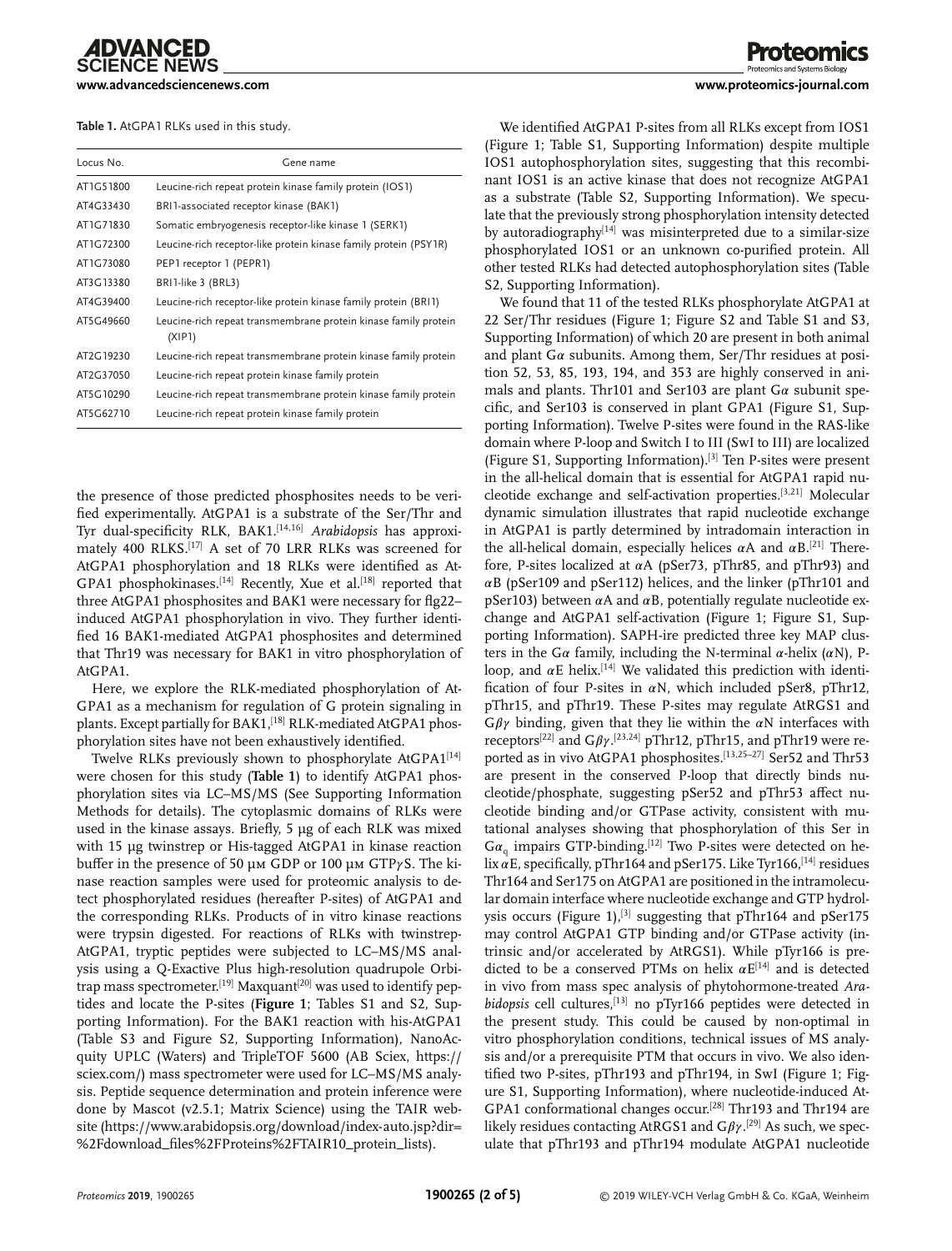

**[www.advancedsciencenews.com](http://www.advancedsciencenews.com) [www.proteomics-journal.com](http://www.proteomics-journal.com)**



**Figure 1.** RLK phosphorylation sites on GPA1 (GDP) and GPA1 (GTP) states identified by LC–MS/MS. Multiple RLK P-sites on AtGPA1 were detected by LC–MS/MS. To show the P-sites in the front and back view, the AtGPA1 structure was rotated 180°. S/T residues that are present in animals and plants are colored in red. S/T residues that are specific in plants are colored in green. The positions of corresponding AtGPA1 S/T residues are labeled by solid black lines. RLKs that catalyze the phosphorylation reaction in the (AtGPA1•GDP) state and (GPA1•GTP) state are shown in magenta and blue, respectively. For orientation, S52/T53 residues are in the P-loop, and T193/T194 residues are in Switch I. Phosphorylation patterns of S/T residues located at the AtGPA1 N terminus (missing in the structure) are shown in the box. Phosphopeptide enrichment was performed for the His-GPA1 and BAK1 in vitro kinase assay but not for twinstrep and RLK experiments.

exchange and AtRGS1/G $\beta\gamma$  binding. Additional P-sites, such as pSer314 and/or pSer315, pThr339, and pThr353, localized at the C-terminal part of the RAS domain distal to the P-loop and switches, may regulate AtGPA1 effector interactions. Ten of the BAK1 mediated AtGPA1 phosphosites in vitro are the same in Xue et al.<sup>[18]</sup> and our analysis; specifically, they are Ser8, Thr12, Thr15, Thr19,Thr85, Thr93, Thr101, Ser109, Thr339, and Ser314. Additionally, they found Ser52, Thr53, Ser110, Ser112, Ser175, and Thr182 are also substrates of BAK1 in vitro. Xue et al.<sup>[18]</sup> further detected Thr15, Thr19, and Ser314 are AtGPA1 phosphorylation sites in vivo.

Potential nucleotide-dependent phosphorylation was observed for multiple AtGPA1 Ser/Thr sites, including Ser52, Thr53, Thr193, Thr194, Ser73, Thr339, Ser314, and Ser315 (Figure 1). For example, Ser52 was only phosphorylated by BRL3 in the AtGPA1•GDP state, and was phosphorylated by AT2G19230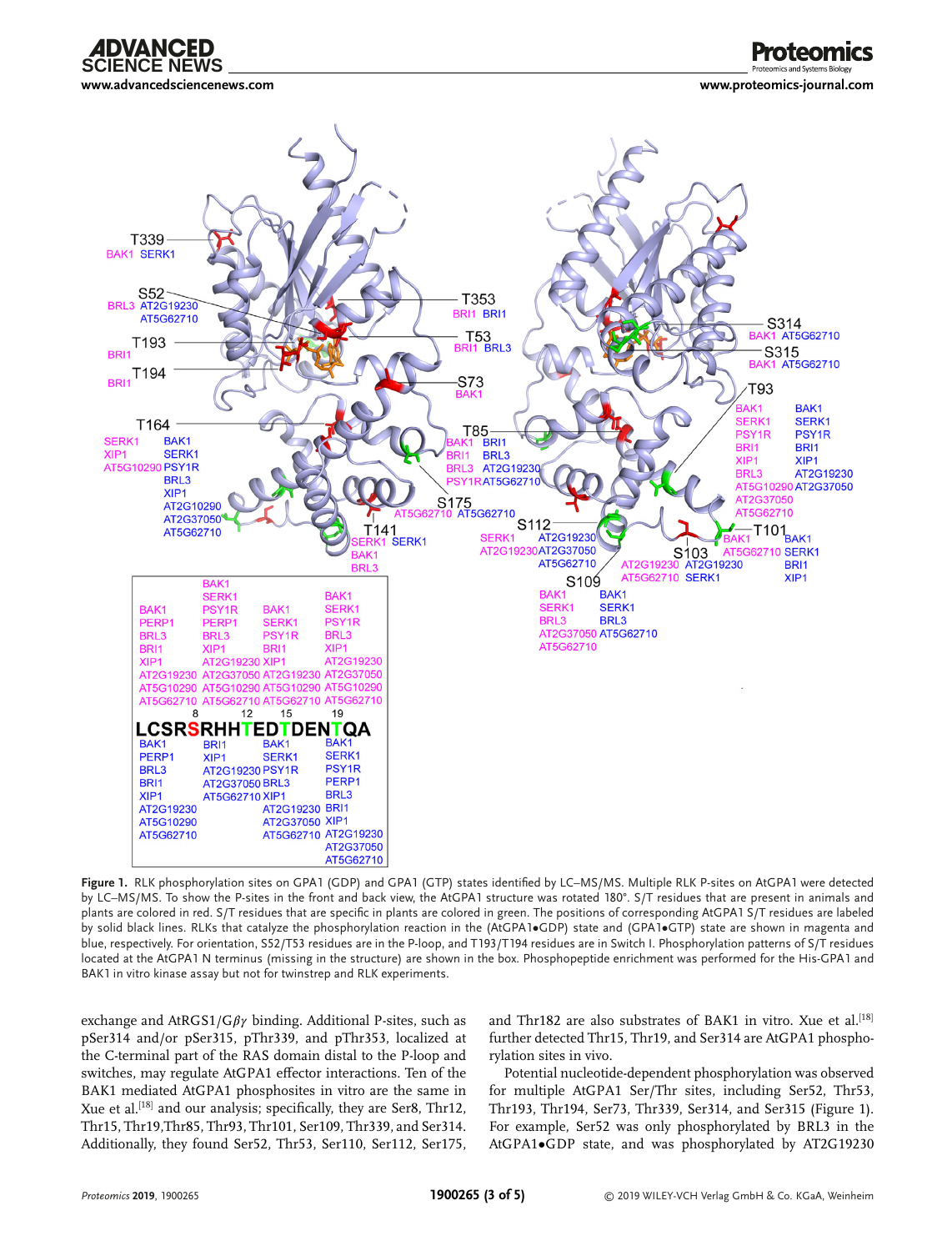

and AT5G62710 in the AtGPA1•GTP state. Thr53 was BRI1 phosphorylated in the AtGPA1•GDP state and was BRl3 phosphorylated in the AtGPA1•GTP state. This reveals that nucleotide-induced conformation change in AtGPA1 alters RLK's specificity possibly by altering accessibility to the Ser52 and Thr53 substrates; Two important residues in the AtGPA1 SwI, Thr193 and/or Thr194, were phosphorylated by BRI1 only in the AtGPA1•GDP state. Residues Thr193 and/or Thr194 when in the AtGPA1•GTP state were not phosphorylated by any of the tested RLKs suggesting that Thr193 and Thr194 are buried in the GTP-bound state. Additionally, only BAK1 phosphorylates Ser73 in the AtGPA1•GDP state. BAK1 and AT5G62710 phosphorylate Ser314 and Ser315 in the GDP-bound state and GTP-bound state, respectively. Residue Thr339 is a substrate of BAK1 in its GDPbound state and a substrate of SERK1 in the GTP-bound state. In depth comprehensive investigations are on-going to illustrate the functional significance of these nucleotide-dependent AtGPA1 P-sites.

Twelve Ser/Thr sites were RLK-phosphorylation hot spots (defined as phosphorylated by more than three tested RLKs; Figure 1). They are Ser8, Thr12, Thr15, Thr19, Thr85, Thr93, Thr101, Ser103, Ser109, Ser112, Thr141, and Thr164. This may mean that phosphorylation of these sites by RLKs is necessary for AtGPA1-mediated physiological responses.

A database of auto phosphorylation sites of 73 LRR RLKs was reported.[30] SERK1,[31] BRI1, and BAK1 [16] are Ser/Thr and Tyr dual specificity kinases among the 12 tested kinases. We identified four more dual specificity kinases (Table S2, Supporting Information): IOS1, PSY1R, PEPR1, and AT2G37050. Cis phosphorylation of IOS1 is known to occur at 12 Ser/Thr sites<sup>[30]</sup> and we show here that IOS1 auto phosphorylated at 32 sites including pY697. We detected 19 autophosphorylation sites from PSY1R, including two tyrosine P-sites Tyr837 and Tyr865. Four tyrosine P-sites (pTyr805, 831, 901, and 910) were observed among total 16 P-sites of PEPR1. Twenty-one auto P-sites were identified from AT2G37050 including pTyr717.

#### **Data Availability**

Raw data files and MaxQuant Search results were deposited in the Mass Spectrometry Interactive Virtual Environment (MassIVE) repository: [https://massive.ucsd.edu/ProteoSAFe/static/](https://massive.ucsd.edu/ProteoSAFe/static/massive.jsp) [massive.jsp](https://massive.ucsd.edu/ProteoSAFe/static/massive.jsp) with dataset identifier: MSV000083963 (Kinase reactions with GDP) and MSV000083964 (Kinase reactions with GTP)." Raw (\*.wiff) data files from the TripleTOF 5600 and peak lists ( $*$ .mgf) were deposited in the Mass Spectrometry Interactive Virtual Environment (MassIVE) repository with dataset identifier: MSV000084139 (His-GPA1 Kinase reaction with GDP-Hicks).

# **Supporting Information**

Supporting Information is available from the Wiley Online Library or from the author.

### **Acknowledgements**

This work was supported by NIH (1R01GM120316-01A1), NSF (1759023), and by the ISU Plant Sciences Institute awarded to J.W.W., by NIGMS

(R01GM065989) and NSF (MCB-1552522) awarded to L.M.H., and by NIGMS (R01GM065989) and NSF (MCB-0718202) awarded to A.M.J.

## **Conflict of Interest**

The authors declare no conflict of interest.

### **Keywords**

Arabidopsis, *Arabidopsis thaliana* GPA1 (AtGPA1), G protein alpha subunit, heterotrimeric G protein, phosphorylation, Receptor Like Kinases (RLKs), receptor-like kinases

> Received: August 13, 2019 Revised: October 4, 2019 Published online:

- [1] W. M. Oldham, H. E. Hamm, *Nat. Rev. Mol. Cell Biol.* **2008**, *9*, 60.
- [2] D. Urano, A. M. Jones, *Annu. Rev. Plant Biol.* **2014**, *65*, 365.
- [3] J. C. Jones, J. W. Duffy, M. Machius, B. R. Temple, H. G. Dohlman, A. M. Jones, *Sci. Signaling* **2011**, *4*, ra8.
- [4] R. R. Neubig, *J. Pept. Res.* **2002**, *60*, 312.
- [5] Z. Yang, F. Yang, D. Zhang, Z. Liu, A. Lin, C. Liu, P. Xiao, X. Yu, J. P. Sun, *Mol. Pharmacol.* **2017**, *92*, 201.
- [6] D. Urano, N. Phan, J. C. Jones, J. Yang, J. Huang, J. Grigston, J. P. Taylor, A. M. Jones, *Nat. Cell Biol.* **2012**, *14*, 1079.
- [7] D. Chakravorty, S. M. Assmann, *Biochem. J.* **2018**, *475*, 3331.
- [8] J. L. Glick, T. E. Meigs, A. Miron, P. J. Casey, *J. Biol. Chem.* **1998**, *273*, 26008.
- [9] J. Wang, J. A. Frost, M. H. Cobb, E. M. Ross, *J. Biol. Chem.* **1999**, *274*, 31641.
- [10] W. P. Hausdorff, J. A. Pitcher, D. K. Luttrell, M. E. Linder, H. Kurose, S. J. Parsons, M. G. Caron, R. J. Lefkowitz, *Proc. Natl. Acad. Sci. USA*. **1992**, *89*, 5720.
- [11] J. S. Moyers, M. E. Linder, J. D. Shannon, S. J. Parsons, *Biochem. J.* **1995**, *305*, 411.
- [12] L. Navarro, A. Koller, R. Nordfelth, H. Wolf-Watz, S. Taylor, J. E. Dixon, *Mol. Cell* **2007**, *26*, 465.
- [13] Y. Chen, W. Hoehenwarter, W. Weckwerth, *Plant J*. **2010**, *63*, 573.
- [14] B. Li, M. Tunc-Ozdemir, D. Urano, H. Jia, E. G. Werth, D. D. Mowrey, L. M. Hicks, N. V. Dokholyan, M. P. Torres, A. M. Jones, *J. Biol. Chem.* **2018**, *293*, 4752.
- [15] H. M. Dewhurst, S. Choudhury, M. P. Torres, *Mol. Cell. Proteomics* **2015**, *14*, 2285.
- [16] M. H. Oh, X. Wang, U. Kota, M. B. Goshe, S. D. Clouse, S. C. Huber, *Proc. Natl. Acad. Sci. USA.* **2009**, *106*, 658.
- [17] S. H. Shiu, A. B. Bleecker, *Proc. Natl. Acad. Sci. USA.* **2001**, *98*, 10763.
- [18] J. Xue, B. Q. Gong, X. Yao, X. Huang, J. F. Li, *J. Integr. Plant Biol.* **2019**.
- [19] G. Song, L. Brachova, B. J. Nikolau, A. M. Jones, J. W. Walley, *Proteomics* **2018**, *18*, 1800323.
- [20] S. Tyanova, T. Temu, J. Cox, *Nat. Protoc.* **2016**, *11*, 2301.
- [21] J. C. Jones, A. M. Jones, B. R. Temple, H. G. Dohlman, *Proc. Natl. Acad. Sci. USA.* **2012**, *109*, 7275.
- [22] T. M. Cabrera-Vera, J. Vanhauwe, T. O. Thomas, M. Medkova, A. Preininger, M. R. Mazzoni, H. E. Hamm, *Endocr. Rev.* **2003**, *24*, 765.
- [23] D. G. Lambright, J. Sondek, A. Bohm, N. P. Skiba, H. E. Hamm, P. B. Sigler, *Nature* **1996**, *379*, 311.
- [24] M. A. Wall, D. E. Coleman, E. Lee, J. A. Iniguez-Lluhi, B. A. Posner, A. G. Gilman, S. R. Sprang, *Cell* **1995**, *83*, 1047.